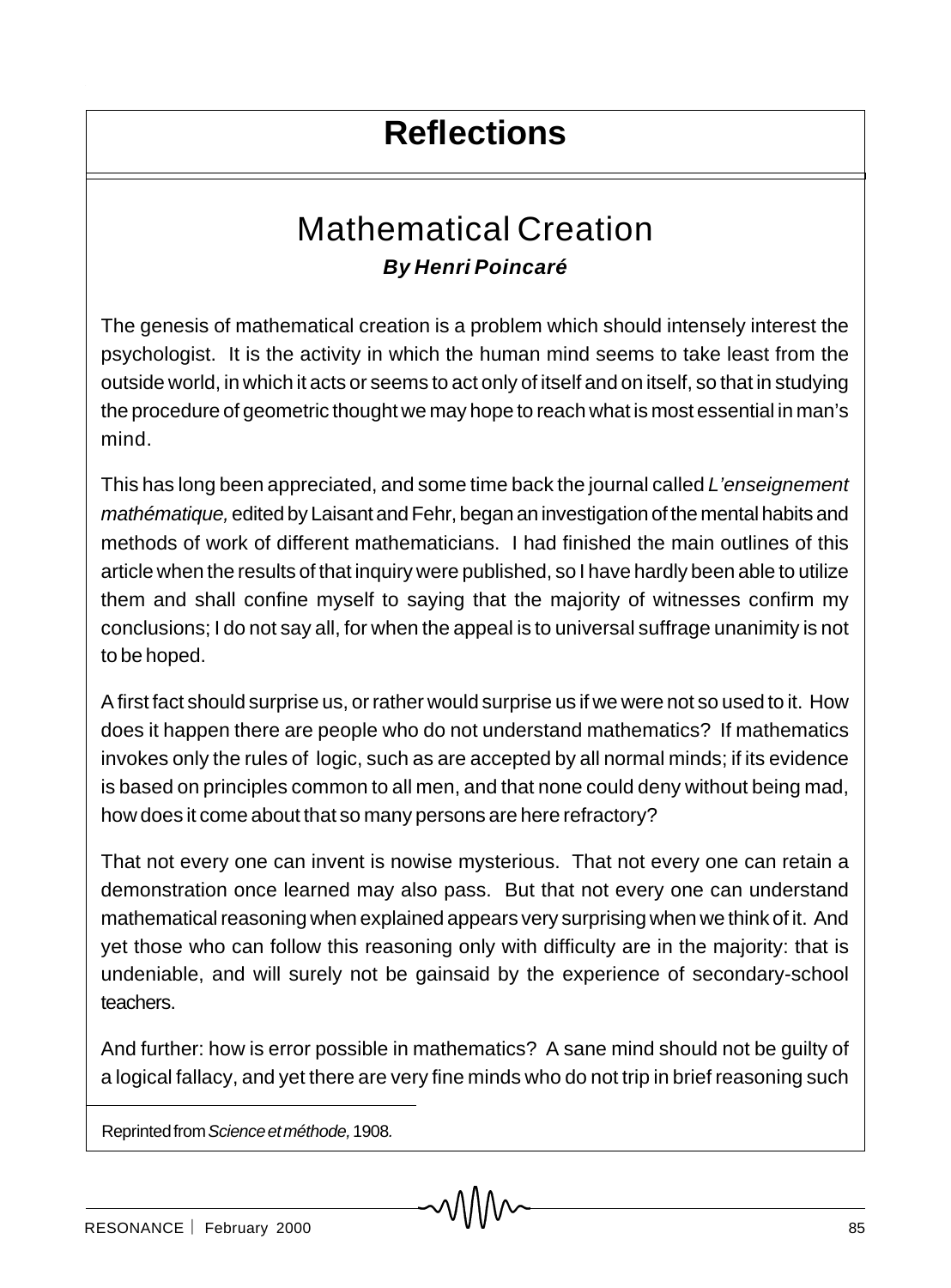as occurs in the ordinary doings of life, and who are incapable of following or repeating without error the mathematical demonstrations which are longer, but which after all are only an accumulation of brief reasonings wholly analogous to those they make so easily. Need we add that mathematicians themselves are not infallible?

The answer seems to me evident. Imagine a long series of syllogisms, and that the conclusions of the first serve as premises of the following: we shall be able to catch each of these syllogisms, and it is not in passing from premises to conclusion that we are in danger of deceiving ourselves. But between the moment in which we first meet a proposition as conclusion of one syllogism, and that in which we reencounter it as premise of another syllogism occasionally some time will elapse, several links of the chain will have unrolled; so it may happen that we have forgotten it, or worse, that we have forgotten its meaning. So it may happen that we replace it by a slightly different proposition, or that, while retaining the same enunciation, we attribute to it a slightly different meaning, and thus it is that we are exposed to error.

Often the mathematician uses a rule. Naturally he begins by demonstrating this rule; and at the time when this proof is fresh in his memory he understands perfectly its meaning and its bearing, and he is in no danger of changing it. But subsequently he trusts his memory and afterward only applies it in a mechanical way; and then if his memory fails him, he may apply it all wrong. Thus it is, to take a simple example, that we sometimes make slips in calculation because we have forgotten our multiplication table.

According to this, the special aptitude for mathematics would be due only to a very sure memory or to a prodigious force of attention. It would be a power like that of the whistplayer who remembers the cards played; or, to go up a step, like that of the chess-player who can visualize a great number of combinations and hold them in his memory. Every good mathematician ought to be a good chess player, and inversely; likewise he should be a good computer. Of course that sometimes happens; thus Gauss was at the same time a geometer of genius and a very precocious and accurate computer.

But there are exceptions; or rather I err; I can not call them exceptions without the exception being more than the rule. Gauss it is, on the contrary, who was an exception. As for myself, I must confess, I am absolutely incapable even of adding without mistakes. In the same way, I should be but a poor chess-player; I would perceive that by a certain play I should expose myself to a certain danger; I would pass in review several other plays, rejecting them for other reasons, and then finally I should make the move first examined, having meantime forgotten the danger I had foreseen.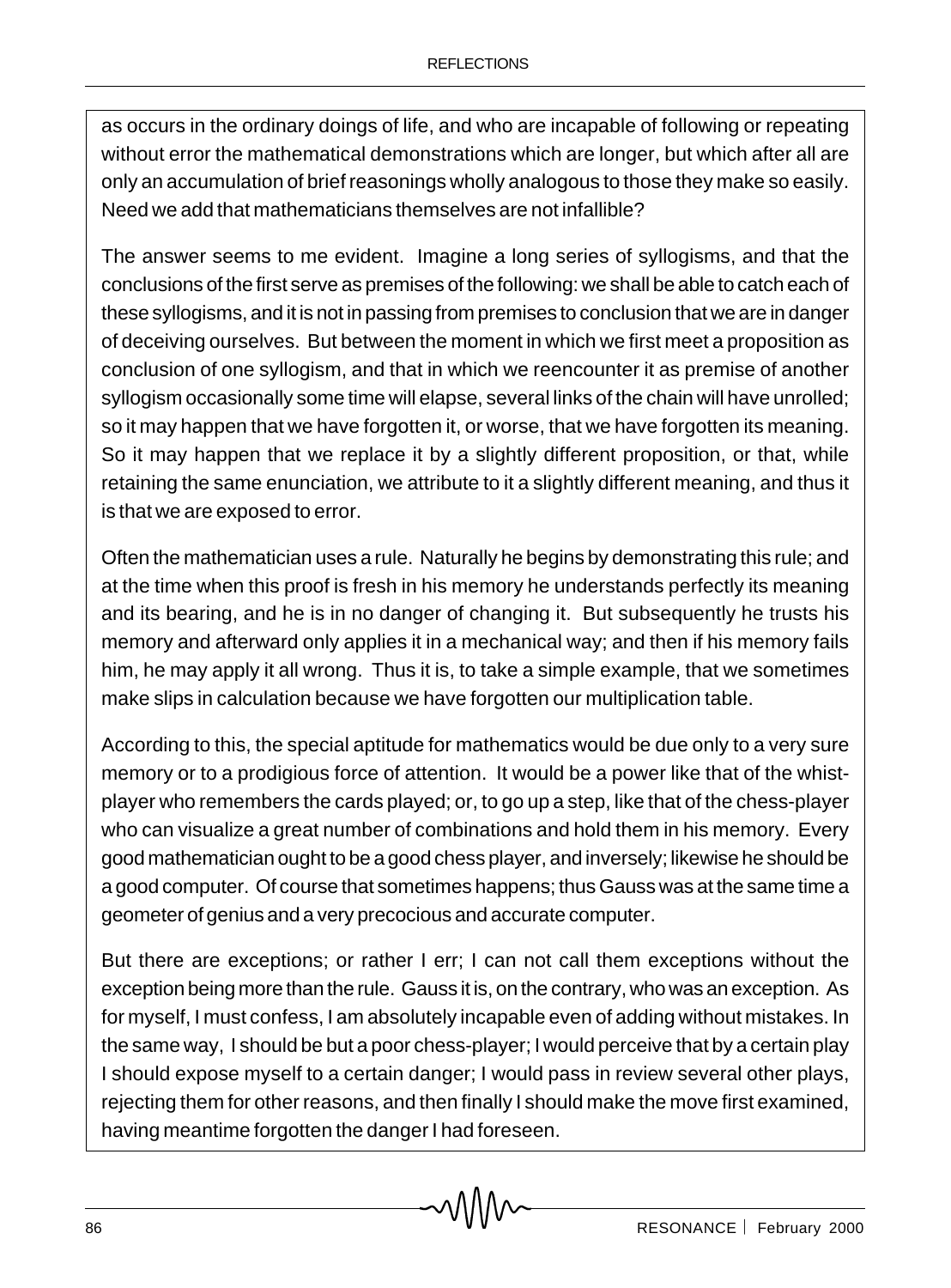In a word, my memory is not bad, but it would be insufficient to make me a good chessplayer. Why then does it not fail me in a difficult piece of mathematical reasoning where most chess-players would lose themselves? Evidently because it is guided by the general march of the reasoning. A mathematical demonstration is not a simple juxtaposition of syllogisms, it is syllogisms *placed in a certain order*, and the order in which these elements are placed is much more important than the elements themselves. If I have the feeling, the intuition, so to speak, of this order, so as to perceive at a glance the reasoning as a whole, I need no longer fear lest I forget one of the elements, for each of them will take its allotted place in the array, and that without any effort of memory on my part.

It seems to me then, in repeating a reasoning learned, that I could have invented it. This is often only an illusion; but even then, even if I am not so gifted as to create it by myself, I myself re-invent it in so far as I repeat it.

We know that this feeling, this intuition of mathematical order, that makes us divine hidden harmonies and relations, can not be possessed by every one. Some will not have either this delicate feeling so difficult to define, or a strength of memory and attention beyond the ordinary, and then they will be absolutely incapable of understanding higher mathematics. Such are the majority. Others will have this feeling only in a slight degree, but they will be gifted with an uncommon memory and a great power of attention. They will learn by heart the details one after another; they can understand mathematics and sometimes make applications, but they cannot create. Others, finally, will possess in a less or greater degree the special intuition referred to, and then not only can they understand mathematics even if their memory is nothing extraordinary, but they may become creators and try to invent with more or less success according as this intuition is more or less developed in them.

In fact, what is mathematical creation? It does not consist in making new combinations with mathematical entities already known. Any one could do that, but the combinations so made would be infinite in number and most of them absolutely without interest. To create consists precisely in not making useless combinations and in making those which are useful and which are only a small minority. Invention is discernment, choice.

How to make this choice I have before explained; the mathematical facts worthy of being studied are those which, by their analogy with other facts, are capable of leading us to the knowledge of a mathematical law just as experimental facts lead us to the knowledge of a physical law. They are those which reveal to us unsuspected kinship between other facts, long known, but wrongly believed to be strangers to one another.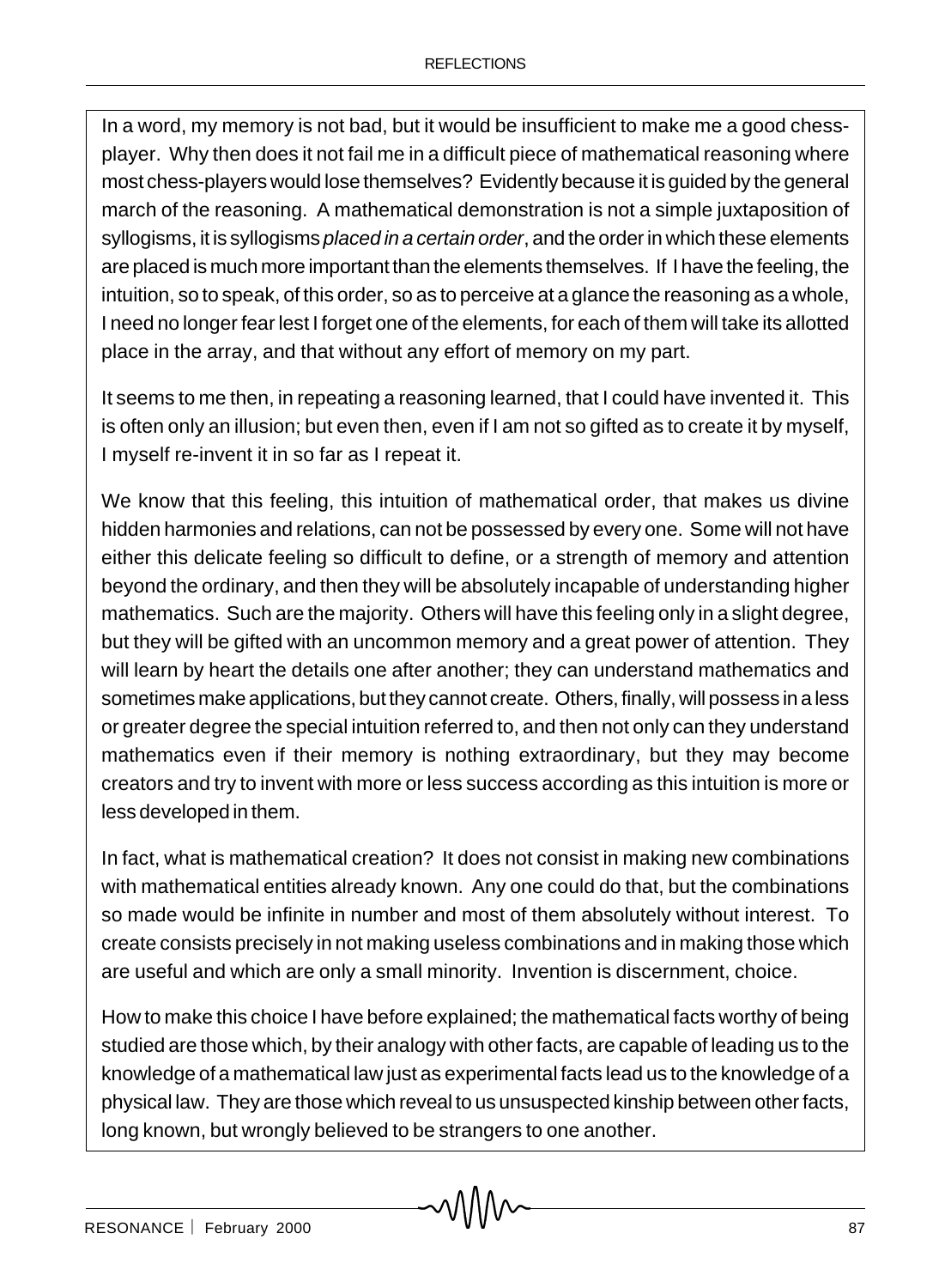Among chosen combinations the most fertile will often be those formed of elements drawn from domains which are far apart. Not that I mean as sufficing for invention the bringing together of objects as disparate as possible; most combinations so formed would be entirely sterile. But certain among them, very rare, are the most fruitful of all.

To invent, I have said, is to choose; but the word is perhaps not wholly exact. It makes one think of a purchaser before whom are displayed a large number of samples, and who examines them, one after the other, to make a choice. Here the samples would be so numerous that a whole lifetime would not suffice to examine them. This is not the actual state of things. The sterile combinations do not even present themselves to the mind of the inventor. Never in the field of his consciousness do combinations appear that are not really useful, except some that he rejects but which have to some extent the characteristics of useful combinations. All goes on as if the inventor were an examiner for the second degree who would only have to question the candidates who had passed a previous examination.

But what I have hitherto said is what may be observed or inferred in reading the writings of the geometers, reading reflectively.

It is time to penetrate deeper and to see what goes on in the very soul of the mathematician. For this, I believe, I can do best by recalling memories of my own. But I shall limit myself to telling how I wrote my first memoir on Fuchsian functions. I beg the reader's pardon; I am about to use some technical expressions, but they need not frighten him, for he is not obliged to understand them. I shall say, for example, that I have found the demonstration of such a theorem under such circumstances. This theorem will have a barbarous name, unfamiliar to many, but that is unimportant; what is of interest for the psychologist is not the theorem but the circumstances.

For fifteen days I strove to prove that there could not be any functions like those I have since called Fuchsian functions. I was then very ignorant; every day I seated myself at my work table, stayed an hour or two, tried a great number of combinations and reached no results. One evening, contrary to my custom, I drank black coffee and could not sleep. Ideas rose in crowds; I felt them collide until pairs interlocked, so to speak, making a stable combination. But the next morning I had established the existence of a class of Fuchsian functions, those which come from the hypergeometric series; I had only to write out the results, which took but a few hours.

Then I wanted to represent these functions by a quotient of two series; this idea was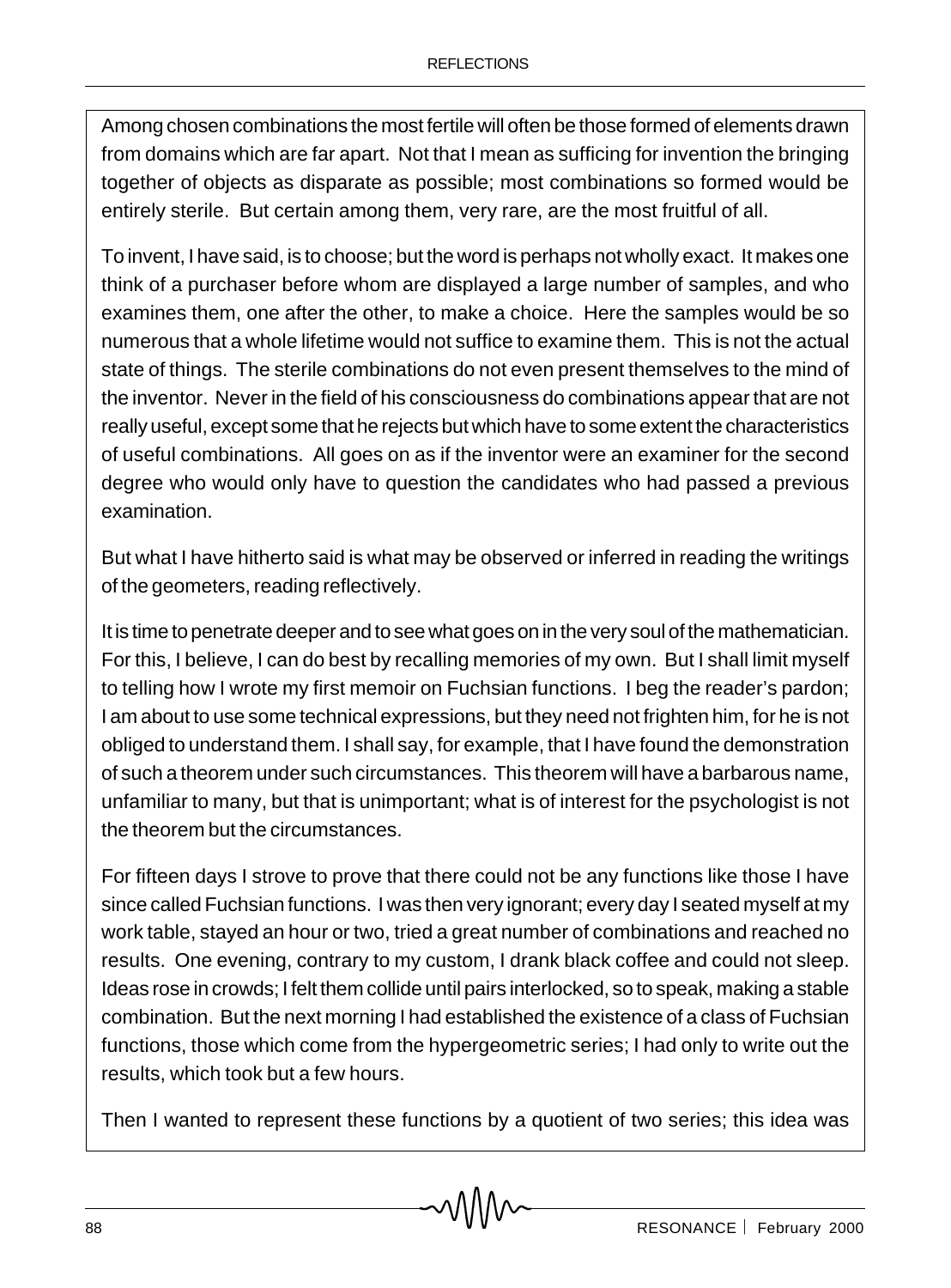perfectly conscious and deliberate, the analogy with elliptic functions guided me. I asked myself what properties these series must have if they existed, and I succeeded without difficulty in forming the series I have called theta-Fuchsian.

Just at this time I left Caen, where I was then living, to go on a geological excursion under the auspices of the school of mines. The changes of travel made me forget my mathematical work. Having reached Coutances, we entered an omnibus to go some place or other. At the moment when I put my foot on the step the idea came to me, without anything in my former thoughts seeming to have paved the way for it, that the transformations I had used to define the Fuchsian functions were identical with those of non-Euclidean geometry. I did not verify the idea; I should not have had time, as, upon taking my seat in the omnibus, I went on with a conversation already commenced, but I felt a perfect certainty. On my return to Caen, for conscience' sake I verified the result at my leisure.

Then I turned my attention to the study of some arithmetic questions apparently without much success and without a suspicion of any connection with my preceding researches. Disgusted with my failure, I went to spend a few days at the seaside, and thought of something else. One morning, walking on the bluff, the idea came to me, with just the same characteristics of brevity, suddenness and immediate certainty, that the arithmetic transformations of indeterminate ternary quadratic forms were identical with those of non-Euclidean geometry.

Returned to Caen, I meditated on this result and deduced the consequences. The example of quadratic forms showed me that there were Fuchsian groups other than those corresponding to the hypergeometric series; I saw that I could apply to them the theory of theta-Fuchsian series and that consequently there existed Fuchsian functions other than those from the hypergeometric series, the ones I then knew. Naturally I set myself to form all these functions. I made a systematic attack upon them and carried all the outworks, one after another. There was one however that still held out, whose fall would involve that of the whole place. But all my efforts only served at first the better to show me the difficulty, which indeed was something. All this work was perfectly conscious.

Thereupon I left for Mont-Valérien, where I was to go through my military service; so I was very differently occupied. One day, going along the street, the solution of the difficulty which had stopped me suddenly appeared to me. I did not try to go deep into it immediately, and only after my service did I again take up the question. I had all the elements and had only to arrange them and put them together. So I wrote out my final memoir at a single stroke and without difficulty.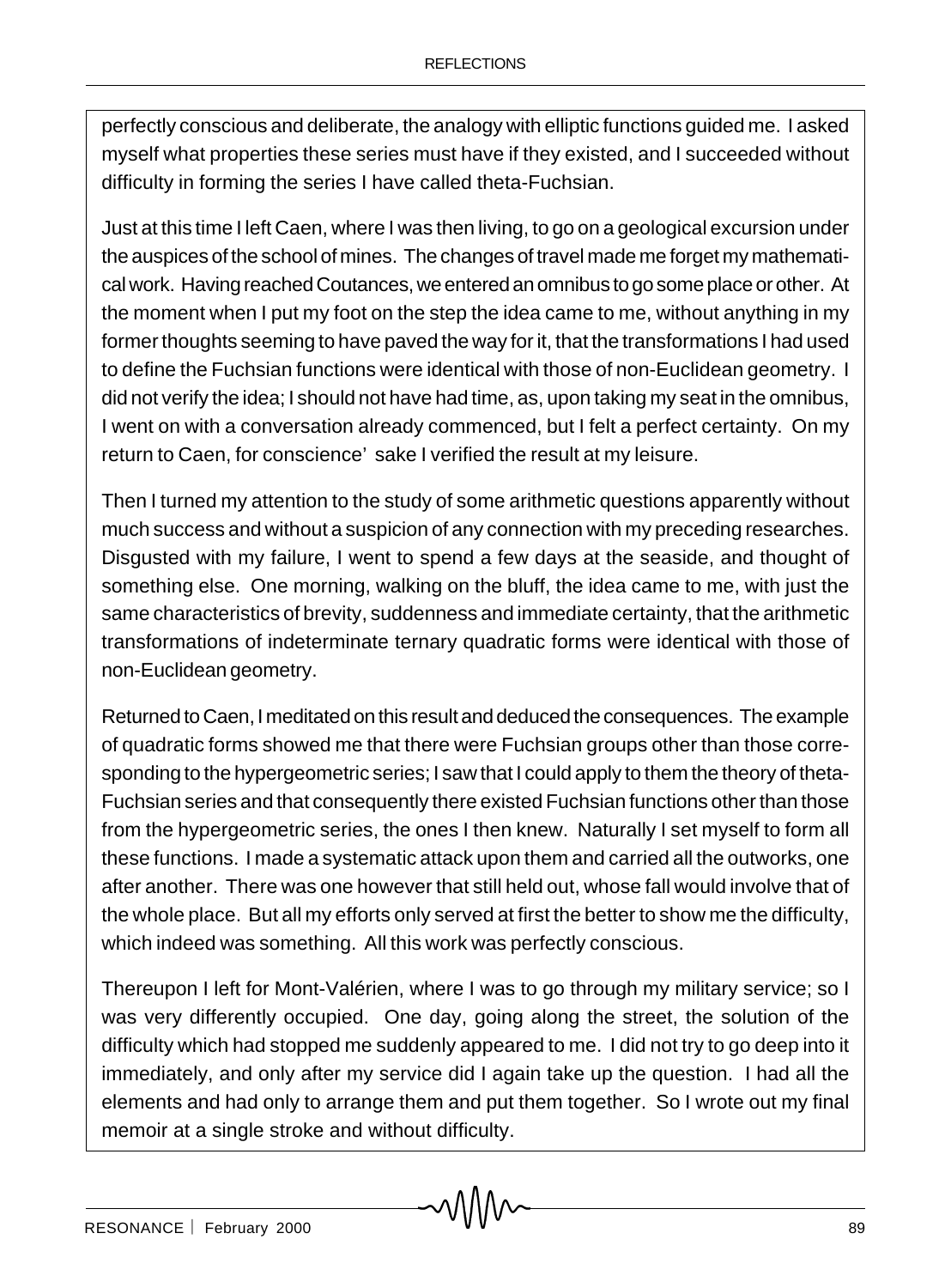I shall limit myself to this single example; it is useless to multiply them. In regard to my other researches I would have to say analogous things, and the observations of other mathematicians given in *L'enseignement mathématique* would only confirm them.

Most striking at first is this appearance of sudden illumination, a manifest sign of long, unconscious prior work. The rôle of this unconscious work in mathematical invention appears to me incontestable, and traces of it would be found in other cases where it is less evident. Often when one works at a hard question, nothing good is accomplished at the first attack. Then one takes a rest, longer or shorter, and sits down anew to the work. During the first half-hour, as before, nothing is found, and then all of a sudden the decisive idea presents itself to the mind. It might be said that the conscious work has been more fruitful because it has been interrupted and the rest has given back to the mind its force and freshness. But it is more probable that this rest has been filled out with unconscious work and that the result of this work has afterwards revealed itself to the geometer just as in the cases I have cited; only the revelation, instead of coming during a walk or a journey, has happened during a period of conscious work, but independently of this work which plays at most a role of excitant, as if it were the goad stimulating the results already reached during rest, but remaining unconscious, to assume the conscious form.

There is another remark to be made about the conditions of this unconscious work: it is possible, and of a certainty it is only fruitful, if it is on the one hand preceded and on the other hand followed by a period of conscious work. These sudden inspirations (and the examples already cited sufficiently prove this) never happen except after some days of voluntary effort which has appeared absolutely fruitless and whence nothing good seems to have come, where the way taken seems totally astray. These efforts then have not been as sterile as one thinks; they have set agoing the unconscious machine and without them it would not have moved and would have produced nothing.

The need for the second period of conscious work, after the inspiration, is still easier to understand. It is necessary to put in shape the results of this inspiration, to deduce from them the immediate consequences, to arrange them, to word the demonstrations, but above all is verification necessary. I have spoken of the feeling of absolute certitude accompanying the inspiration; in the cases cited this feeling was no deceiver, nor is it usually. But do not think this a rule without exception; often this feeling deceives us without being any the less vivid, and we only find it out when we seek to put on foot the demonstration. I have especially noticed this fact in regard to ideas coming to me in the morning or evening in bed while in a semi-hypnagogic state.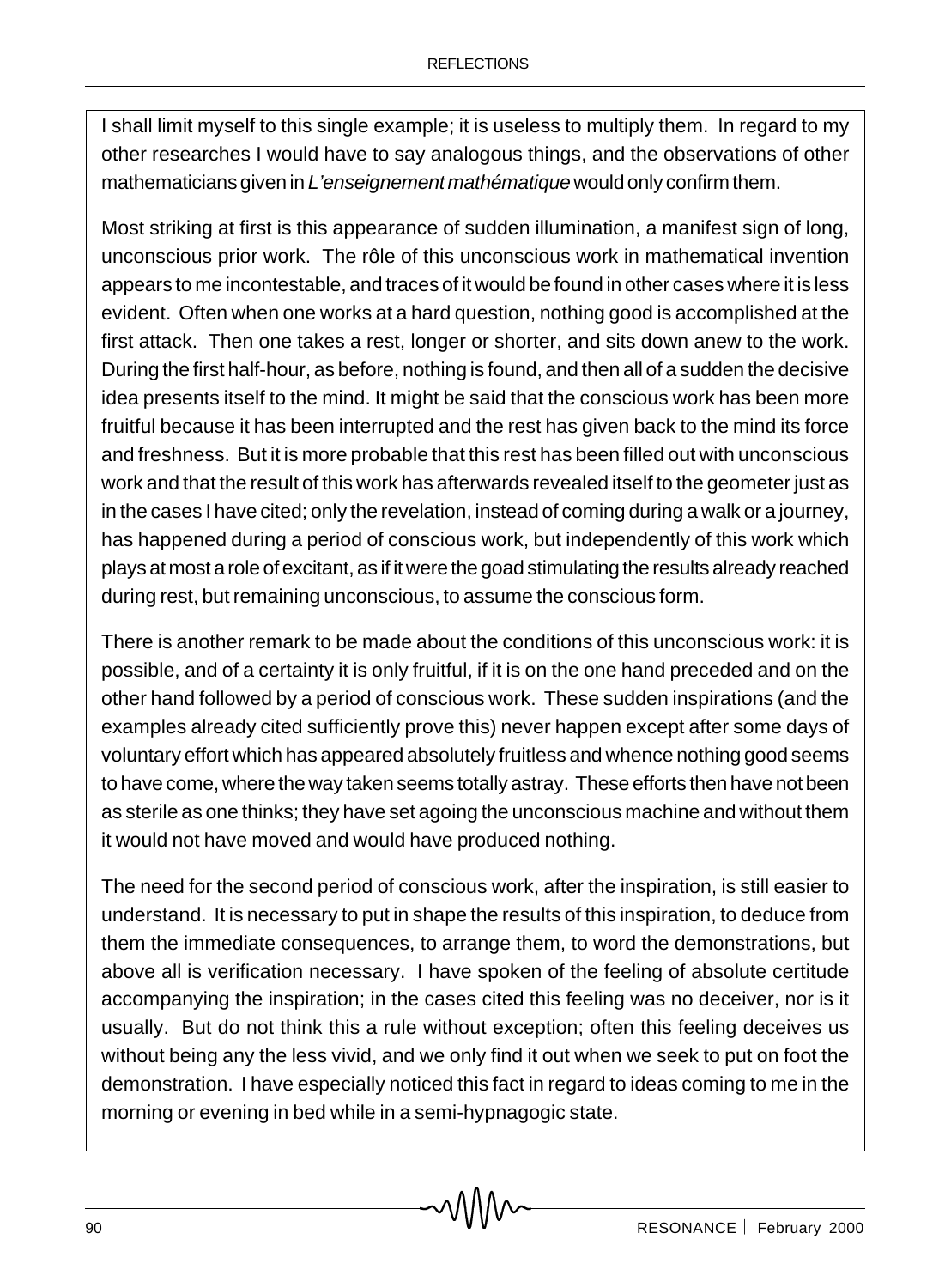Such are the realities; now for the thoughts they force upon us. The unconscious, or, as we say, the subliminal self plays an important rôle in mathematical creation; this follows from what we have said. But usually the subliminal self is considered as purely automatic. Now we have seen that mathematical work is not simply mechanical, that it could not be done by a machine, however perfect. It is not merely a question of applying rules, of making the most combinations possible according to certain fixed laws. The combinations so obtained would be exceedingly numerous, useless and cumbersome. The true work of the inventor consists in choosing among these combinations so as to eliminate the useless ones or rather to avoid the trouble of making them, and the rules which must guide this choice are extremely fine and delicate. It is almost impossible to state them precisely; they are felt rather than formulated. Under these conditions, how imagine a sieve capable of applying them mechanically?

A first hypothesis now presents itself; the subliminal self is in no way inferior to the conscious self; it is not purely automatic; it is capable of discernment; it has tact, delicacy; it knows how to choose, to divine. What do I say? It knows better how to divine than the conscious self, since it succeeds where that has failed. In a word, is not the subliminal self superior to the conscious self? You recognize the full importance of this question. Boutroux in a recent lecture has shown how it came up on a very different occasion, and what consequences would follow an affirmative answer. (See also, by the same author, *Science et Religion,* pp. 313 ff.)

Is this affirmative answer forced upon us by the facts I have just given? I confess that, for my part, I should hate to accept it. Reexamine the facts then and see if they are not compatible with another explanation.

It is certain that the combinations which present themselves to the mind in a sort of sudden illumination, after an unconscious working somewhat prolonged, are generally useful and fertile combinations, which seem the result of a first impression. Does it follow that the subliminal self, having divined by a delicate intuition that these combinations would be useful, has formed only these, or has it rather formed many others which were lacking in interest and have remained unconscious?

In this second way of looking at it, all the combinations would be formed in consequence of the automatism of the subliminal self, but only the interesting ones would break into the domain of consciousness. And this is still very mysterious. What is the cause that, among the thousand products of our unconscious activity, some are called to pass the threshold, while others remain below? Is it a simple chance which confers this privilege?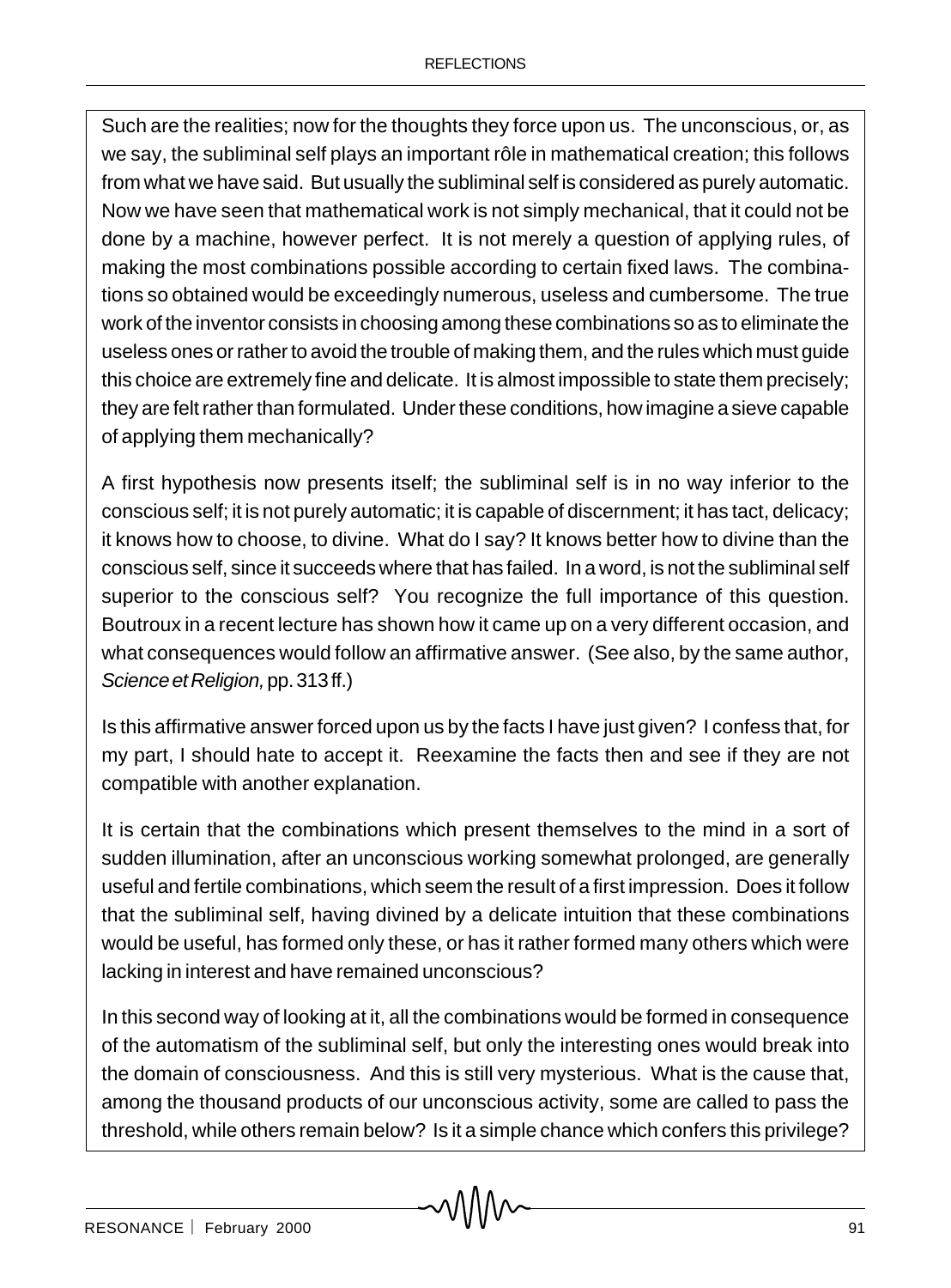Evidently not; among all the stimuli of our senses, for example, only the most intense fix our attention, unless it has been drawn to them by other causes. More generally the privileged unconscious phenomena, those susceptible of becoming conscious, are those which, directly or indirectly affect most profoundly our emotional sensibility.

It may be surprising to see emotional sensibility invoked *à propos* of mathematical demonstrations which, it would seem, can interest only the intellect. This would be to forget the feeling of mathematical beauty, of the harmony of numbers and forms, of geometric elegance. This is a true esthetic feeling that all real mathematicians know, and surely it belongs to emotional sensibility.

Now, what are the mathematic entities to which we attribute this character of beauty and elegance, and which are capable of developing in us a sort of esthetic emotion? They are those whose elements are harmoniously disposed so that the mind without effort can embrace their totality while realizing the details. This harmony is at once a satisfaction of our esthetic needs and an aid to the mind, sustaining and guiding. And at the same time, in putting under our eyes a well-ordered whole, it makes us foresee a mathematical law. Now, we have said above, the only mathematical facts worthy of fixing our attention and capable of being useful are those which can teach us a mathematical law. So that we reach the following conclusion: The useful combinations are precisely the most beautiful, I mean those best able to charm this special sensibility that all mathematicians know, but of which the profane are so ignorant as often to be tempted to smile at it.

What happens then? Among the great numbers of combinations blindly formed by the subliminal self, almost all are without interest and without utility; but just for that reason they are also without effect upon the esthetic sensibility. Consciousness will never know them; only certain ones are harmonious, and, consequently, at once useful and beautiful. They will be capable of touching this special sensibility of the geometer of which I have just spoken, and which, once aroused, will call our attention to them, and thus give them occasion to become conscious.

This is only a hypothesis, and yet here is an observation which may confirm it: when a sudden illumination seizes upon the mind of the mathematician, it usually happens that it does not deceive him, but it also sometimes happens, as I have said, that it does not stand the test of verification; well, we almost always notice that this false idea, had it been true, would have gratified our natural feeling for mathematical elegance.

Thus it is this special esthetic sensibility which plays the rôle of the delicate sieve of which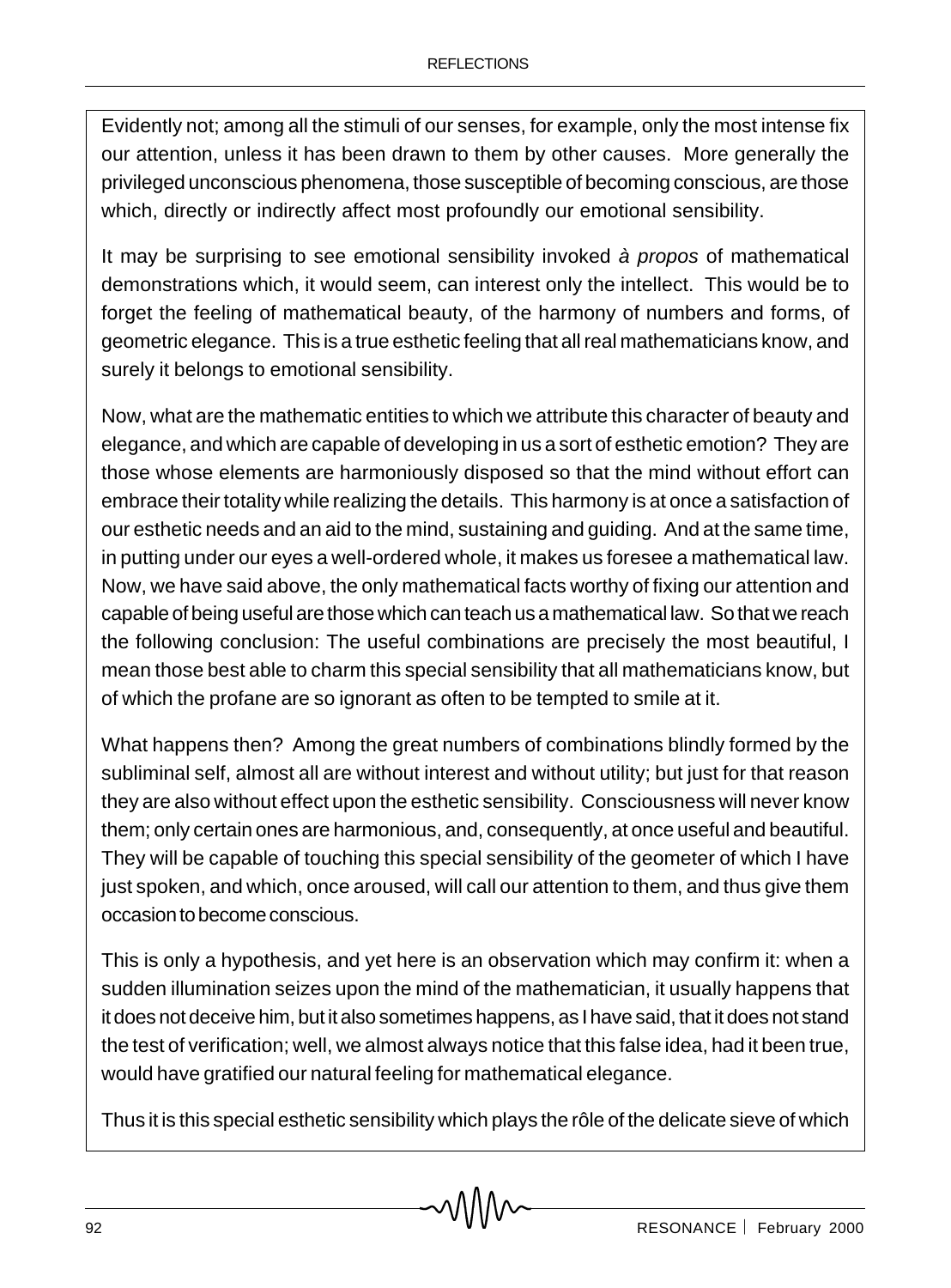I spoke, and that sufficiently explains why the one lacking it will never be a real creator. Yet all the difficulties have not disappeared. The conscious self is narrowly limited, and as for the subliminal self we know not its limitations, and this is why we are not too reluctant in supposing that it has been able in a short time to make more different combinations than the whole life of a conscious being could encompass. Yet these limitations exist. Is it likely that it is able to form all the possible combinations, whose number would frighten the imagination? Nevertheless that would seem necessary, because if it produces only a small part of these combinations, and if it makes them at random, there would be small chance that the *good,* the one we should choose, would be found among them.

Perhaps we ought to seek the explanation in that preliminary period of conscious work which always precedes all fruitful unconscious labor. Permit me a rough comparison. Figure the future elements of our combinations as something like the hooked atoms of Epicurus. During the complete repose of the mind, these atoms are motionless, they are, so to speak, hooked to the wall; so this complete rest may be indefinitely prolonged without the atoms meeting, and consequently without any combination between them.

On the other hand, during a period of apparent rest and unconscious work, certain of them are detached from the wall and put in motion. They flash in every direction through the space (I was about to say the room) where they are enclosed, as would, for example, a swarm of gnats or, if you prefer a more learned comparison, like the molecules of gas in the kinematic theory of gases. Then their mutual impacts may produce new combinations.

What is the rôle of the preliminary conscious work? It is evidently to mobilize certain of these atoms, to unhook them from the wall and put them in swing. We think we have done no good, because we have moved these elements a thousand different ways in seeking to assemble them, and have found no satisfactory aggregate. But, after this shaking up imposed upon them by our will, these atoms do not return to their primitive rest. They freely continue their dance.

Now, our will did not choose them at random; it pursued a perfectly determined aim. The mobilized atoms are therefore not any atoms whatsoever; they are those from which we might reasonably expect the desired solution. Then the mobilized atoms undergo impacts which make them enter into combinations among themselves or with other atoms at rest which they struck against in their course. Again I beg pardon, my comparison is very rough, but I scarcely know how otherwise to make my thought understood.